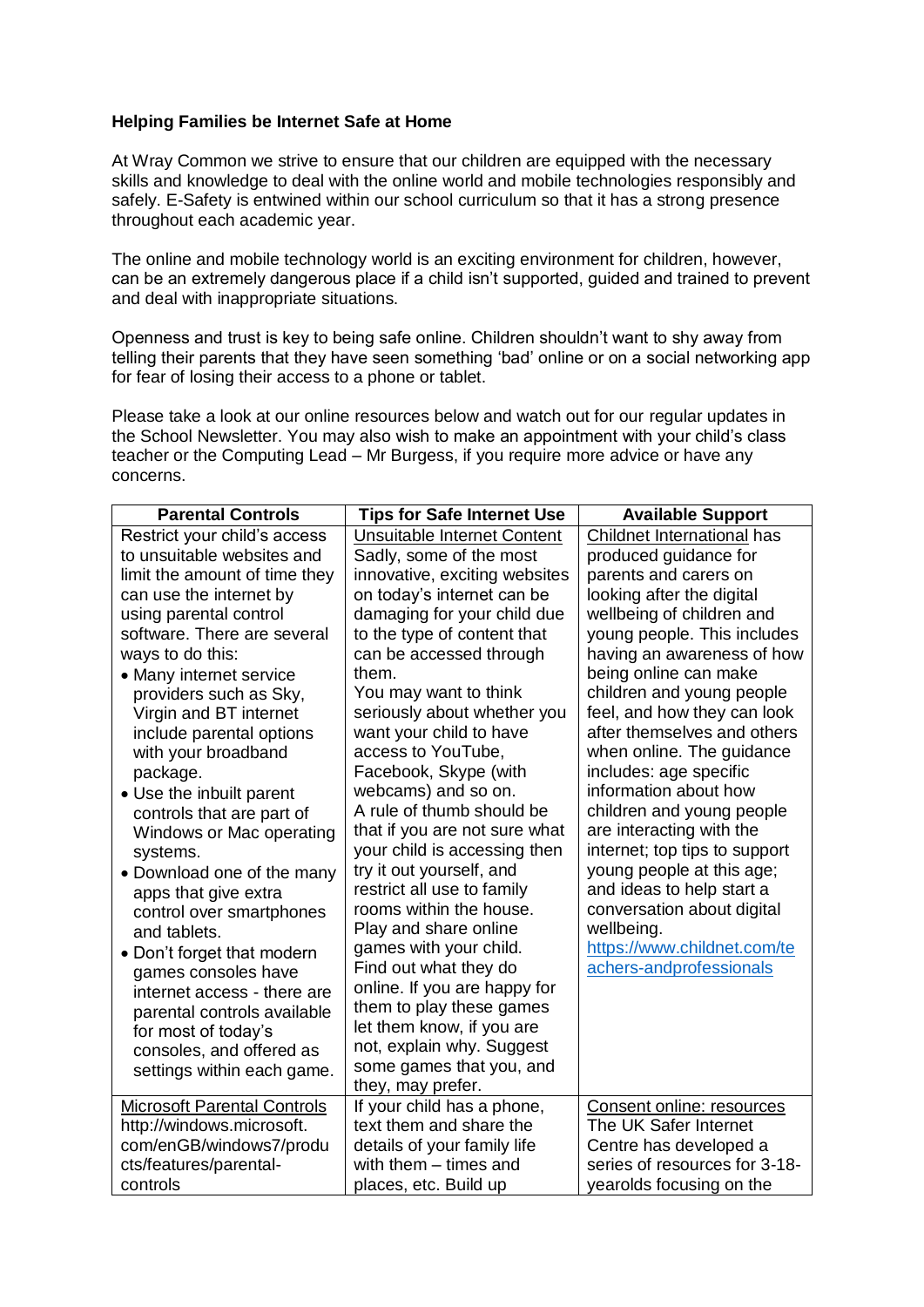| • Control the times children<br>can use the PC/laptop<br>• Control the programmes<br>they can use, games they<br>can play<br>• Monitor online activity                                                   | communication channels.<br>Show them that you are<br>online too.                                                                                                                                                                                                                                   | topic of consent online and<br>how consent is asked for,<br>given and received in<br>different circumstances. The<br>resources feature a pack for<br>parents and carers.<br>https://www.saferinternet.or<br>g.uk/safer-internetday/safer-<br>internet-<br>day2019/understanding-<br>consentdigital-world |
|----------------------------------------------------------------------------------------------------------------------------------------------------------------------------------------------------------|----------------------------------------------------------------------------------------------------------------------------------------------------------------------------------------------------------------------------------------------------------------------------------------------------|----------------------------------------------------------------------------------------------------------------------------------------------------------------------------------------------------------------------------------------------------------------------------------------------------------|
| <b>Which? Parental Control</b><br>Advice<br>http://www.which.co.uk/<br>baby-and-child/childsafety-<br>athome/guides/parentalcontr<br>ol-software/                                                        | Encourage responsibility -<br>their online actions have<br>real life consequences. If<br>you are suspicious that your<br>child is chatting with people<br>who they don't know or<br>sharing / being the recipient<br>of unwanted messages and<br>photos, ask to see their<br>phones, laptops, etc. | <b>Digital Parenting Magazine</b><br>http://www.vodafone.com/co<br>ntent/parents/digitalparentin<br>g/magazines.html<br>http://www.vodafone.com<br>/content/parents/digital-<br>parenting/magazines.html                                                                                                 |
| How to set up parental<br>controls in your browser<br>settings<br><b>UK Safer Internet Centre</b><br>http://www.saferinternet.<br>org.uk/advice-<br>andresources/parents-<br>andcarers/parental-controls | Ensure that you know when<br>and where your child is<br>accessing the internet and<br>from which device.<br>Remember that smart<br>phones, tablets and laptops<br>all have built in cameras and<br>webcams.                                                                                        | Parent's and Carer's Guide<br>to Video Game Ratings<br>http://www.videostandards.o<br>rg.uk/VSC/games_ratin<br>gs.html                                                                                                                                                                                   |
|                                                                                                                                                                                                          | <b>Facebook and Twitter</b><br>accounts all have an official<br>minimum age older than<br>primary school age. This is<br>for a reason – many primary<br>school children do not have<br>the sophisticated social<br>skills required to sustain<br>communications of this sort.                      | <b>PEGI Ratings Site The Pan</b><br><b>European Game Information</b><br>ratings for video games<br>explained<br>http://www.pegi.info/en/inde<br><u>x/</u>                                                                                                                                                |
|                                                                                                                                                                                                          | Limit the amount of time<br>your child spends on the<br>internet/games console to<br>that which you feel is<br>acceptable.                                                                                                                                                                         | <b>Ask About Games</b><br>Where parents make sense<br>of video games<br>http://www.askaboutgames.<br>com/                                                                                                                                                                                                |
|                                                                                                                                                                                                          | Install parental control<br>software on their account<br>and on other devices that<br>they use. Ensure everyone<br>in your family is aware of the<br>Report Abuse icon and what<br>it stands for.                                                                                                  | <b>CEOP's safer internet</b><br>website<br>With an area for parents and<br>carers<br>http://www.thinkuknow.co.uk<br>$\perp$                                                                                                                                                                              |
|                                                                                                                                                                                                          | <b>PREPORT</b>                                                                                                                                                                                                                                                                                     | <b>Understanding Cyber</b><br><b>Bullying</b><br>A Parents' Guide                                                                                                                                                                                                                                        |